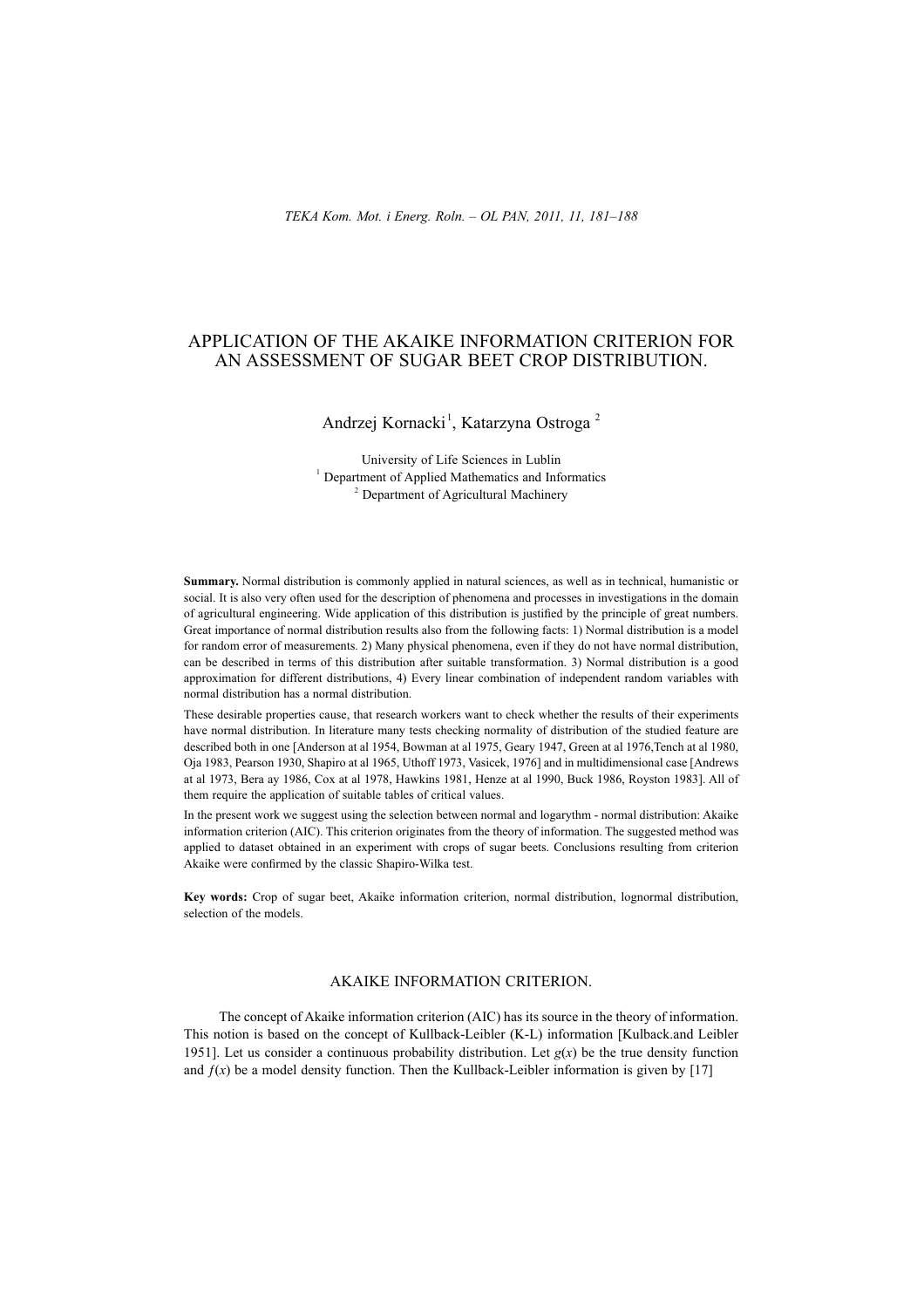$$
I(g, f) = \int_{-\infty}^{+\infty} \log \frac{g(x)}{f(x)} g(x) dx,
$$
 (1)

where: log denotes the natural logarithm.  $I(g, f)$  describes the distance between two probability distributions and has the following properties [Akaike 1974]:

1.  $I(g, f) \geq 0$ ,

2.  $I(g, f) = 0 \Leftrightarrow f(x) = g(x)$  almost everywhere.

Obviously, the lower the value of  $I(g, f)$ , the better the fitting of the model. Notice that the value of  $I(g, f)$  depends on the distribution of  $g(x)$ , which is usually unknown. So we need an estimator of  $I(g, f)$ . From the definition of K-L information we have:

$$
I(g, f) = \int_{-\infty}^{+\infty} g(x) \log g(x) dx - \int_{-\infty}^{+\infty} g(x) \log f(x) dx.
$$

The first term in the last equality does not depend on the model distribution  $f(x)$ , so finding the minimum of K-L information is equivalent to finding the maximum of the value:

$$
\int_{-\infty}^{+\infty} g(x) \log f(x) dx, \tag{2}
$$

which is called an expected log likelihood. If we have *n* independent realizations  $\{X_1, \ldots, X_n\}$ , then the value :

$$
\sum_{i=1}^n \log f(x_i),\tag{3}
$$

is called the log likelihood of the model. It is easy to prove that an expected log likelihood can be approximated by (3) times  $1/n$  [24]. So, the higher the value of (3), the better the fitting of the model.

Assume that  $f(x_1,...,x_n | \theta)$  is a joint distribution function of the vector  $(X_1,...,X_n)$  $\theta$ , where is a parameter of the distribution. If we have *n* observations  $\{x_1, \ldots, x_n\}$  then the function  $L(\theta) = f(x_1,...x_n | \theta)$  is called the likelihood function. When we consider the independent random variables  $\{X_1, ..., X_n\}$ , then  $L(\theta) = f(x_1 | \theta) \cdot ... \cdot f(x_n | \theta)$ , where  $f(x_i | \theta)$  is a density function of  $X_i$ , we can define the log likelihood function as:

$$
l(\theta) = \sum_{i=1}^{n} \log f(x_i | \theta).
$$

Let us identify  $g(x) = f(x | \theta^*)$ , where *f* is a model with *k* parameters and  $\theta^*$  is a vector of true parameters. Then the expected log likelihood of the distribution  $f(\cdot|\theta)$  is given by [24]:

$$
l^*(\theta) = E_z[\log f(Z | \theta)],
$$

where: Z is a random variable with the same distribution as  $X_i$  and independent of X. As we said, this value is a criterion of fitting of the distribution. The higher the value of  $l^*(\theta)$ , the better the fitting of the model.

Let  $\hat{\theta}$  be the maximum likelihood estimator of the parameters of the model maximizing the log likelihood function  $l(\theta)$ . So the goodness of fitting of the model can be expressed in terms of  $l^*(\hat{\theta})$ . Observe that this value depends on the realization of the random variable X. Therefore, in order to lose this dependence, define the mean expected log likelihood as:

$$
l_n^*(k) = E_X[l^*(\hat{\theta}_k)] = \int l^*(\hat{\theta}) \prod_{i=1}^n g(x_i) dx.
$$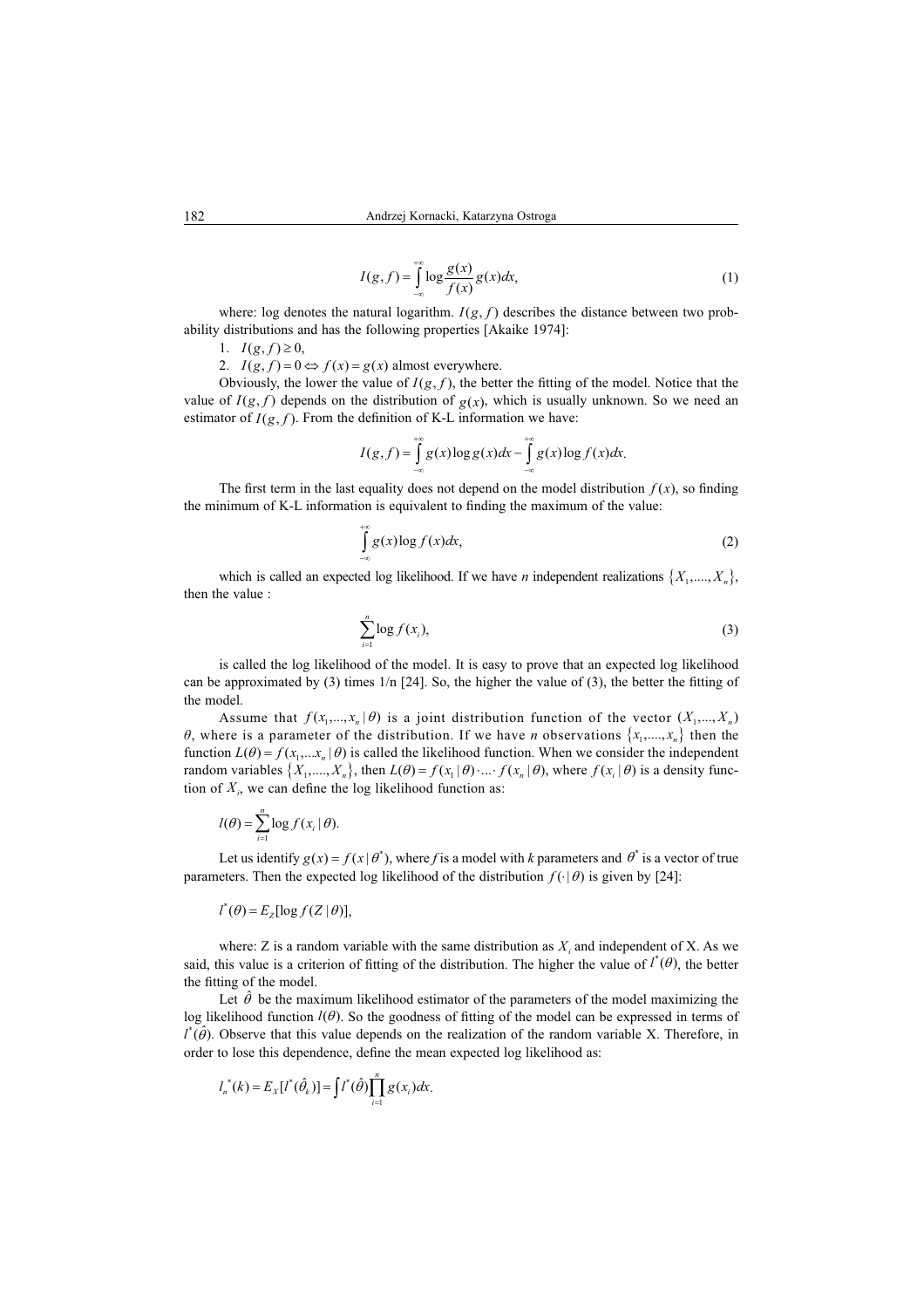As before, the higher the value of  $l_n^*(k)$ , the better the fitting of the model. At first sight, it would seem that the maximum log likelihood is a good estimator of the mean expected log likelihood. However, as Akaike has shown, it is a biased estimator of this value and its bias is equal to the number of the parameters. Akaike [25] has also shown that the asymptotically unbiased estimator of the mean expected log likelihood is:

**AIC(k) = the maximum log likelihood – number of estimated parameters.**

By historical reasons [Rao 1980] we take:

$$
AIC(k) = -2l(\hat{\theta}_k) + 2k.
$$
\n<sup>(4)</sup>

Summarizing, the model which has the minimal value of  $AIC(k)$  is considered to be the most appropriate model.

## ESTIMATION OF PARAMETERS OF NORMAL DISTRIBUTION BY THE MAXIMUM LIKELIHOOD METHOD

Let  $X_1, X_2, ..., X_n$  be the independent *n* observations of the normal distribution  $N(\mu, \sigma^2)$ , where  $\mu \in R, \sigma^2 > 0$ . Let us consider the normal density function of the random variable  $X_i$ :

$$
f(x_i | \mu, \sigma^2) = \frac{1}{\sqrt{2\pi\sigma^2}} \exp \left\{-\frac{(x_i - \mu)^2}{2\sigma^2}\right\}.
$$

The likelihood function is given by:

$$
L(\mu, \sigma^2) = \frac{1}{\left(\sqrt{2\pi\sigma^2}\right)^n} \exp\left\{-\frac{1}{2\sigma^2} \sum_{i=1}^n (x_i - \mu)^2\right\}.
$$
 (5)

Thus:

$$
l(\mu,\sigma^2) = -\frac{1}{2\sigma^2} \sum_{i=1}^n (x_i - \mu)^2 - \frac{n}{2} \log 2\pi - \frac{n}{2} \log \sigma^2.
$$

We also have:

$$
\frac{\partial l}{\partial \mu} = \frac{1}{\sigma^2} \sum_{i=1}^n (x_i - \mu) \text{ and } \frac{\partial l}{\partial \sigma^2} = \frac{1}{2\sigma^4} \sum_{i=1}^n (x_i - \mu)^2 - \frac{n}{2\sigma^2}.
$$
 (6)

We will find the maximum value of the function  $l(\cdot, \cdot)$  and the corresponding maximum argument. The necessary condition for the existence of the maximum of this function is  $\frac{\partial l}{\partial \mu} = 0$ *l*  $\frac{\partial u}{\partial \mu} = 0$  and  $\frac{\partial l}{\partial \sigma^2} = 0$ *l*  $\frac{\sigma^2}{\sigma^2}$  = 0. Solving the system:

.

$$
\sum_{i=1}^{n} (x_i - \mu) = 0
$$
  

$$
\sum_{i=1}^{n} (x_i - \mu)^2 - n\sigma^2 = 0,
$$
 (7)

we: get 
$$
\mu = \frac{1}{n} \sum_{i=1}^{n} x_i
$$
 and  $\sigma^2 = \frac{1}{n} \sum_{i=1}^{n} (x_i - \mu)^2$ .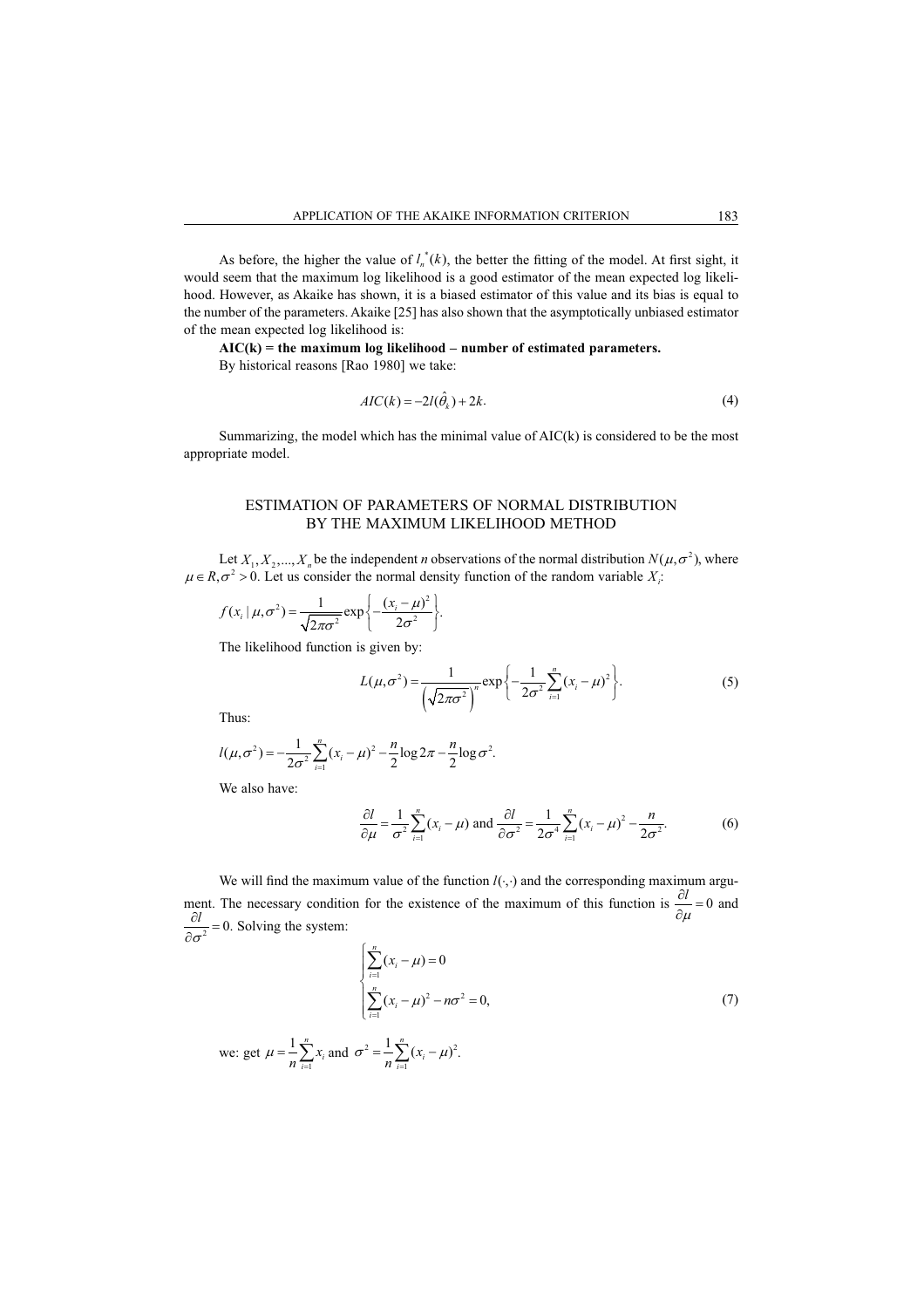We: can write the solution of the above system as:

$$
\hat{\mu} = \frac{1}{n} \sum_{i=1}^{n} x_i, \ \hat{\sigma}^2 = \frac{1}{n} \sum_{i=1}^{n} (x_i - \hat{\mu})^2.
$$
 (8)

Now, we should check if the function  $l(\cdot, \cdot)$  has the maximum in  $(\hat{\mu}, \hat{\sigma}^2)$ . We will check if  $l(\hat{\mu}, \hat{\sigma}^2) - l(\mu, \sigma^2) \ge 0$ . Let us consider the difference:

$$
l(\hat{\mu}, \hat{\sigma}^2) - l(\mu, \sigma^2) = -\frac{1}{2\hat{\sigma}^2} \sum_{i=1}^n (x_i - \hat{\mu})^2 - \frac{n}{2} \log \hat{\sigma}^2 + \frac{1}{2\sigma^2} \sum_{i=1}^n (x_i - \mu)^2 - \frac{n}{2} \log \sigma^2 =
$$
  
=  $-\frac{1}{2\hat{\sigma}^2} \sum_{i=1}^n (x_i - \hat{\mu})^2 - \frac{n}{2} \log \frac{\hat{\sigma}^2}{\sigma^2} + \frac{1}{2\sigma^2} \left[ \sum_{i=1}^n (x_i - \hat{\mu})^2 + n(\hat{\mu} - \mu)^2 \right] =$   
=  $-\frac{n}{2} \log \frac{\hat{\sigma}^2}{\sigma^2} + \left( \frac{1}{2\sigma^2} - \frac{1}{2\hat{\sigma}^2} \right) \sum_{i=1}^n (x_i - \hat{\mu})^2 + \frac{n(\hat{\mu} - \mu)^2}{2\sigma^2} = \frac{n}{2} \left( \frac{\hat{\sigma}^2}{\sigma^2} - 1 - \log \frac{\hat{\sigma}^2}{\sigma^2} \right) + \frac{n(\hat{\mu} - \mu)^2}{2\sigma^2}.$ 

The last term in the equation is nonnegative, so we can observe the function  $f(x) = \log x - x$ . The function *f* has a maximum in  $x = 1$  and  $f(1) = -1$ . Thus  $\log x - x \le -1$  for  $x > 0$ .

So we have  $l(\hat{\mu}, \hat{\sigma}^2) - l(\mu, \sigma^2) \ge 0$ , which implies that function  $l(\mu, \sigma^2)$  has the maximum at  $\mu = \hat{\mu}$  and  $\sigma^2 = \hat{\sigma}^2$ . To summarize,  $\hat{\mu}$  and  $\hat{\sigma}^2$  are the maximum likelihood estimators of the parameters  $\mu$  and  $\sigma^2$ . Also the maximum log likelihood is given by:

$$
l(\hat{\mu}, \hat{\sigma}^2) = -\frac{n}{2}\log 2\pi \hat{\sigma}^2 - \frac{n}{2}.\tag{9}
$$

## ESTIMATION OF PARAMETERS OF LOGNORMAL DISTRIBUTION BY THE MAXIMUM LIKELIHOOD METHOD.

Def. Let random variable Y have a normal distribution:  $Y \sim N(\mu, \sigma^2)$ . Then a random variable  $X = e^Y$  has a lognormal distribution with parameters  $\mu$ ,  $\sigma^2$ . The probability density function of the lognormal random variable is given by the formula;

$$
f(x) = \begin{cases} 0, & x \le 0 \\ \frac{1}{x\sigma\sqrt{2\pi}} e^{-\frac{(\ln x - \mu)^2}{2\sigma^2}}, & x > 0 \end{cases}
$$
(10)

Let  $X_1, X_2, ..., X_n$  be the sample from lognormal distribution with parameters  $\mu, \sigma^2, \mu \in R, \sigma^2 > 0$ . Let us consider the lognormal density function of the random variable  $X_i$ :

$$
f(x_i | \mu, \sigma^2) = \frac{1}{x\sqrt{2\pi\sigma^2}} \exp\left\{-\frac{(\ln x_i - \mu)^2}{2\sigma^2}\right\} \text{ dla } x > 0.
$$

The likelihood function is given by:

$$
\begin{cases}\nL(\mu,\sigma^2) = f(x_1, x_2, \dots, x_n I\sigma^2, \mu) = \prod_{i=1}^n f(x_i I\sigma^2, \mu), \\
= (2\pi\sigma^2)^{\frac{n}{2}} \prod_{i=1}^n (x_i)^{-1} \cdot e^{\frac{\sum_{i=1}^n (\ln x_i - \mu)^2}{2\sigma^2}}.\n\end{cases} (11)
$$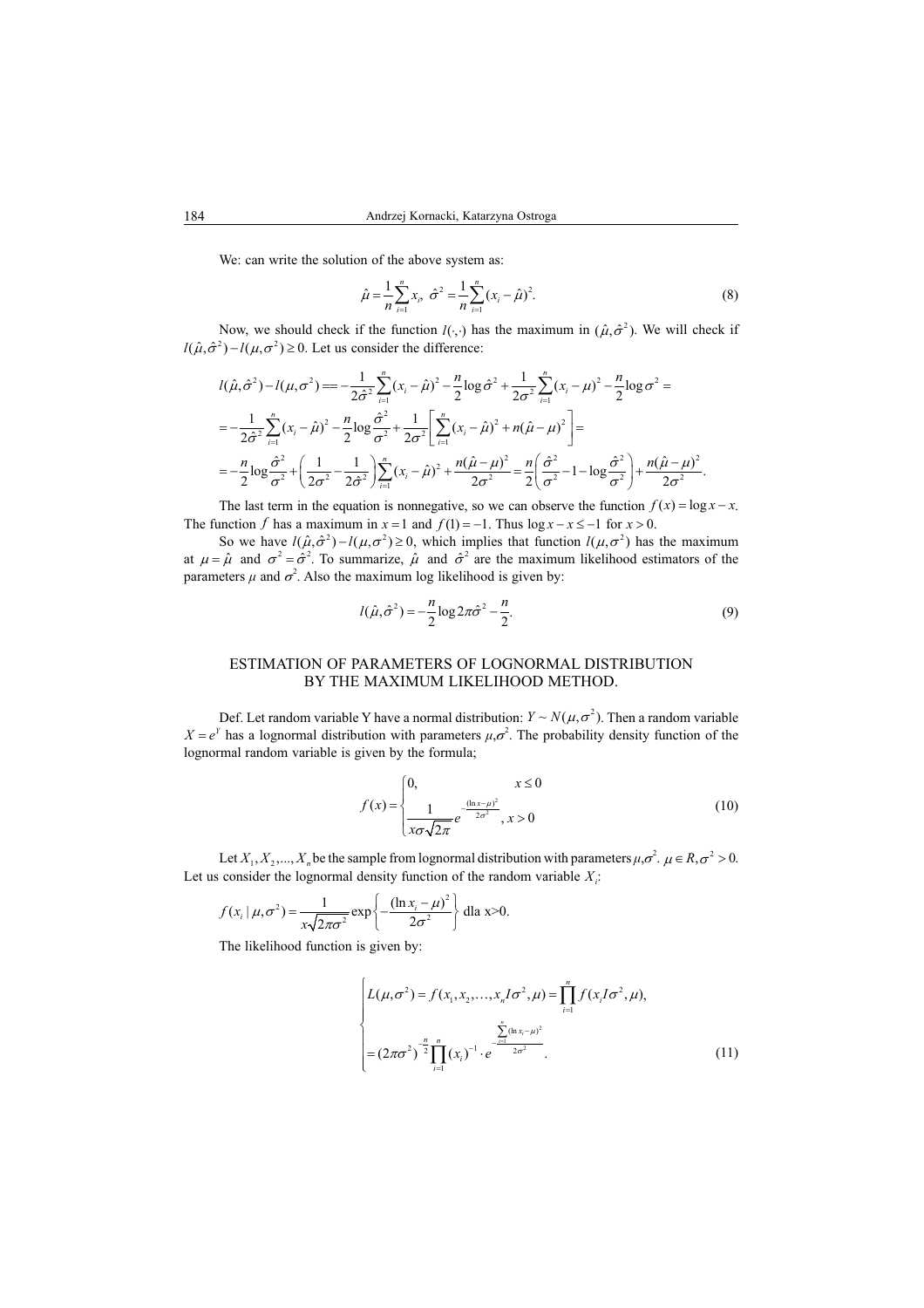Thus log likelihood is equal to:

$$
l(x|\sigma^2, \mu) = -\frac{n}{2}(\ln 2\pi + \ln \sigma^2) - \sum_{i=1}^n \ln x_i - \frac{\sum_{i=1}^n (\ln x_i - \mu)^2}{2\sigma^2}.
$$
 (12)

In order to find the maximum likelihood estimators  $\hat{\mu}$  *i*  $\hat{\sigma}^2$  of parameters of distribution we differentiate the function with respect to  $\mu$  i  $\sigma^2$  i and then equate it to zero. We get the following:

$$
\begin{cases}\n\frac{\partial l}{\partial \mu} = -\frac{1}{2\sigma^2} \sum_{i=1}^{\infty} 2(\ln x_i - \mu)(-1) = \frac{1}{\sigma^2} \sum_{i=1}^n (\ln x_i - \mu) = 0 \\
\frac{\partial l}{\partial \sigma^2} = -\frac{n}{2\sigma^2} + \frac{\sum_{i=1}^n (\ln x_i - \mu)^2}{2} \cdot \frac{1}{\sigma^4} = 0.\n\end{cases}
$$
(13)

After the transformation of the system (13) we obtain equalities:

$$
\begin{cases} \sum_{i=1}^{n} (\ln x_i - \mu) = 0 \\ -n\sigma^2 + \sum_{i=1}^{n} (\ln x_i - \mu)^2 = 0, \end{cases}
$$
 (14)

and from it the following estimators:

$$
\begin{cases}\n\hat{\mu} = \frac{\sum_{i=1}^{n} \ln x_i}{n} = \overline{\ln x} \\
\hat{\sigma}^2 = \frac{\sum_{i=1}^{n} (\ln x_i - \hat{\mu})^2}{n} = \sum_{i=1}^{n} (15)\n\end{cases}
$$

Moreover, the maximum log likelihood is equal to (from(12) and (15)):

$$
\left\{ l(x|\hat{\sigma}^2, \hat{\mu}) = -\frac{n}{2} \ln 2\pi - \frac{n}{2} \ln \hat{\sigma}^2 - \sum_{i=1}^n \ln x_i - \frac{n}{2} \right\}.
$$
 (16)

## SELECTION OF NORMAL DISTRIBUTION BY THE AKAIKE METHOD

We want to verify if the investigated feature in population has a normal or lognormal distribution. We state hypotheses:

$$
\begin{cases}\nH_0: F(x) \in F_N \\
H_{1_1}: F(x) \in F_{LN},\n\end{cases} \n\tag{17}
$$

where:  $F_N$  denotes a family of normal cumulative distribution functions,  $F_{LN}$  a family of lognormal cumulative distribution functions and  $F(x)$  a cumulative distribution function of feature in population.

In Akaike method we match to each of hypotheses a model connected with specified probability distribution, evaluate Akaike information criterion AIC for each model and then we choose this hypothesis, which corresponds to the lower value of AIC.

Model (0)-the feature in population has normal distribution.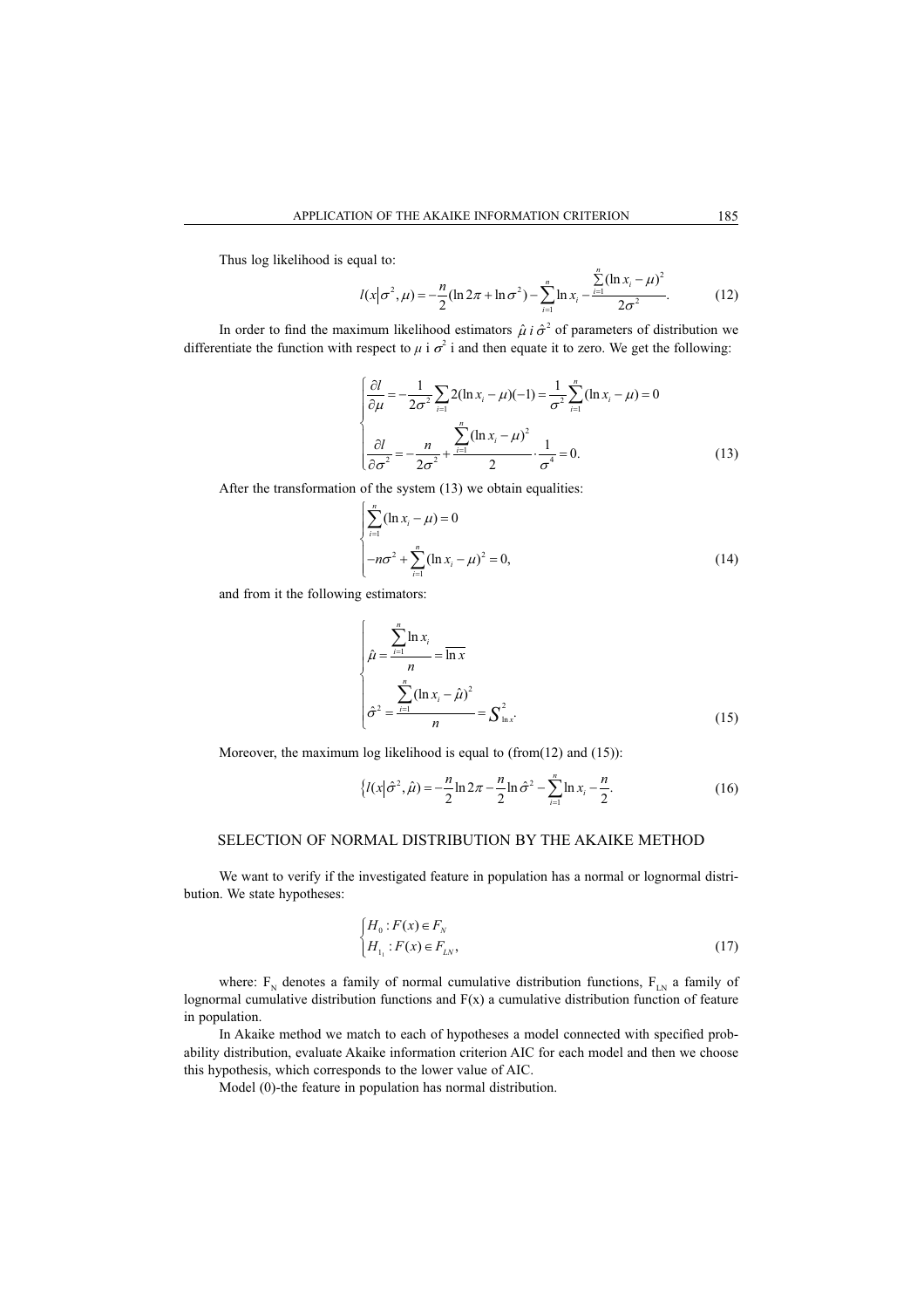Model (1)-the feature in population has lognormal distribution.

From (4) we have  $AIC = -2l(\hat{\theta}) + 2k$ . As the number of free parameters in the model (0) is 2 so AIC for it is equal to (from (9)):

$$
\{AIC(0) = AIC(\mu, \sigma^2) = -2l(\hat{\mu}, \hat{\sigma}^2) + 2x^2 = n[\log 2\pi + \log \hat{\sigma}^2 + 1] + 4\},\tag{18}
$$

where  $\hat{\sigma}^2$ : is given by (8). Similarly, for model  $(1)$  we find (from  $(16)$ ):

$$
AIC(1) = -2I(\hat{\mu}, \hat{\sigma}^2) + 2x^2 = n[\log 2\pi + \log \hat{\sigma}^2 + 1] + 2\sum_{i=1}^n \ln x_i + 4,
$$
\n(19)

where in its time  $\hat{\sigma}^2$  is given by (15).

#### **CONCLUSIONS**

The Akaike theory given in previous sections we apply to an analysis of experimental data from the crop of sugar beets. Proper investigations were carried out in the years 2006-2008. [Ostroga 2010, Bzowska-Bakalarz et al 2008]. The tool for assembling the data in farms were questionnaires filled through growers. Area of questionnaires' investigations contained region of working of four sugar factories - Krasnystaw, Lublin, Werbkowice and Strzyżów. Respondents were farmers who had a chance of survival of production of sugar beets in next years. They became chosen at cooperation with workers of sections of raw material sugar factory on the basis of positive productive results. Investigations were carried out by the method of standardized interview. Analyzing dataset related to crops of sugar beet received through 100 manufacturers in 2006 year we obtain  $\hat{\sigma}^2$  =75,035, n=100 while from example (18) we get:

$$
AIC(0) = 100 \cdot [1,8379 + \ln(75,035) + 1] + 4 = 719,5855.
$$
 (20)

For dataset 
$$
\hat{\sigma}^2 = 0.0364
$$
,  $\sum_{i=1}^{n} \ln x_i = 381,89$ , n=100 from example (19) we receive:  

$$
AIC(1) = 100 \cdot [1,8379 + \ln(0,0364) + 1] + 2 \cdot 381,89 + 4 = 720,2513.
$$
 (21)

In the face of inequality  $AIC(1) > AIC(0)$  we state, that normal distribution better than log normal distribution describes crops of beets. Now we will try to apply the traditional method of testing of hypotheses for analysis of experimental dataset. We will use classic test Shapiro-Wilka to this end. Test function of this test has the form [Domański 1990]:

$$
W = \frac{\sum_{i=1}^{\left[\frac{n}{2}\right]} a_{(i)} (x_{(n-i+1)} - x_{(i)})^2}{\sum_{i=1}^n (x_i - \overline{x})^2},
$$
\n(22)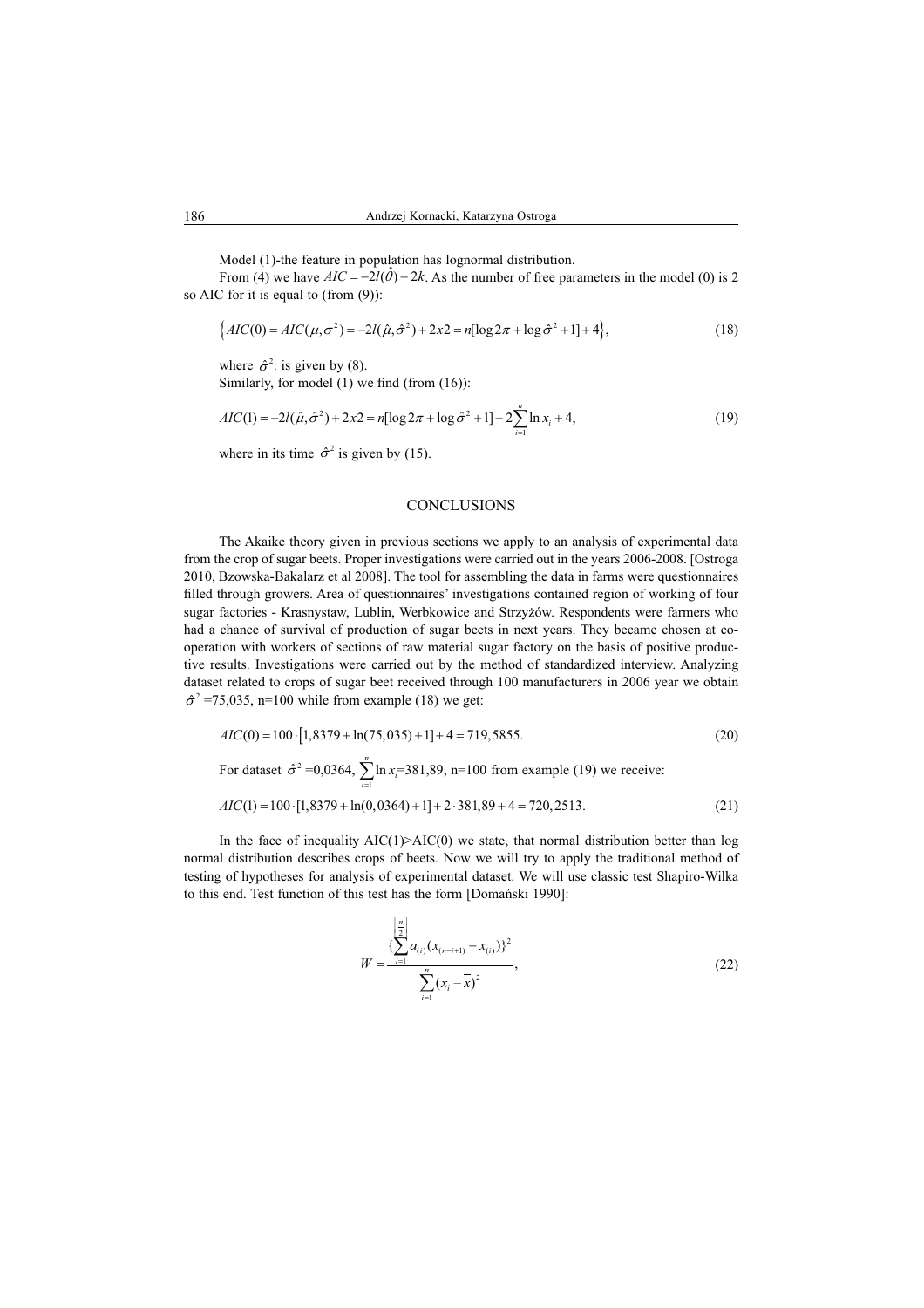where:  $x_{(i)}$  denotes i-th; within growing crop of beet.,  $a_{(i)}$  fixed value in Shapiro-Wilka test read from statistical tables, meanwhile symbol [z] denotes the largest integer number less or equal to z. In our example we have: n=100,  $\sum_{n=1}^{\infty}$  $a_{(i)} (x_{(n-i+1)} - x_{(i)}) = 85,39$  $\left\lfloor \frac{n}{2} \right\rfloor$  $\sum_{i=1}^{n} a_{(i)} (x_{(n-i+1)} - x_{(i)}) =$ *n*  $\sum_{i=1}^{\infty} a_{(i)}(x_{(n-i+1)} - x_{(i)}) = 85,39, \text{ ns}^2 \sum_{i=1}^{\infty} (x_i - x)^2$  $nS^2 \sum_{i=1}^{n} (x_i - \overline{x})^2 = 7503,5202$  $\sum_{i=1}^{n} (x_i - x)^2 = 7503,5202.$ 

Therefore in the face of (22) we get:

$$
W = \frac{(85,39)^2}{7503,5202} = 0,9717.
$$
\n(23)

Assuming the level of significance  $\alpha = 0.05$  we read the critical value W<sub>0.05</sub>=0,9641. In the face of W> W<sub>0,05</sub> we state, that it does not have bases for rejection of hypothesis about normality of distribution of crop of sugar beets.

#### REFERENCES

- 1. Akaike H.1974.: A new look at the statistical model identification. IEEE.Trans.Autom.Contr. AC-19, 716-723.
- 2. Anderson T.W., Darling D.A. 1954.: A test of goodness of fit JASA 49, 765-769.
- 3. Andrews D.F., Gnanadesikan R., Warner J.L. 1973.:Methods for assessing multivariate normality. In P.R Krishnaiah, ed, Multivariate Analysis, 3<sup>rd</sup> ed., Academic Press, New York.
- 4. Bera A., John. 1986.:Test for multivariate normality with Pearson alternatives**.** Commun in Statist. 12, 103-117.
- 5. Box G.E.P**.,** 1953.:A note on regions for tests of kurtosis. Biometrika 40, 465-468.
- 6. Bowman K.O., Shenton L.R. 1975.:Omnibus test contours for depature from normality based on  $\sqrt{b_1}$  and  $b_2$ .
- 7. Bzowska-Bakalarz M., Gil K. 2008.:Analiza funkcjonowania bazy danych do monitorowania systemu produkcji buraków cukrowych. Inzynieria Rolnicza 2,15-21.
- 8. Cox D.R., Small N.J.H. 1978.:Testing Multivariate normality**.** Biometrika 65, 263-262.
- 9. D'Agostino R.B. 1971.:An omnibus test for normality for moderate and large size samples. Biometrika 58, 341-348.
- 10. Domański C. 1990.:Testy statystyczne. PWE, Warszawa.
- 11. Franck W.E. 1981.:The most powerful invariant test of normal versus Cauchy with applications to stable alternatives**.** JASA 76, 1002-1005.
- 12. Geary, R.C. 1947.: Testing for normality. Biometrika.34, 209-242.
- 13. Green J.R., Hegazy Y.A.S. 1976. Powerful modified EDF goodness of fit test. JASA 71, 204-209.
- 14. Hawkins D.M. 1981**.:**A new test for multivariate normality and homoscedasticity. Technometrics 23, 105-110.
- 15. Henze, N., Zirkler, B. 1990.:A class of invariant consistent tests for multivariate normality**.** Commun in Statist. 19, 3595-3617.
- 16. Kozioá J.A. 1986.:Assesing multivariate normality: a compendium Commun in Statist 15, 2763-2783.
- 17. Kulback Leibler. 1951.: On information and sufficiency. Ann. Math. Statist, 22, 79-86.
- 18. Lin, C.C. Mudholkar G.S. 1980.:A simple test for normality against non-symmetric alternatives**.** Buiometrika 67, 455-461.